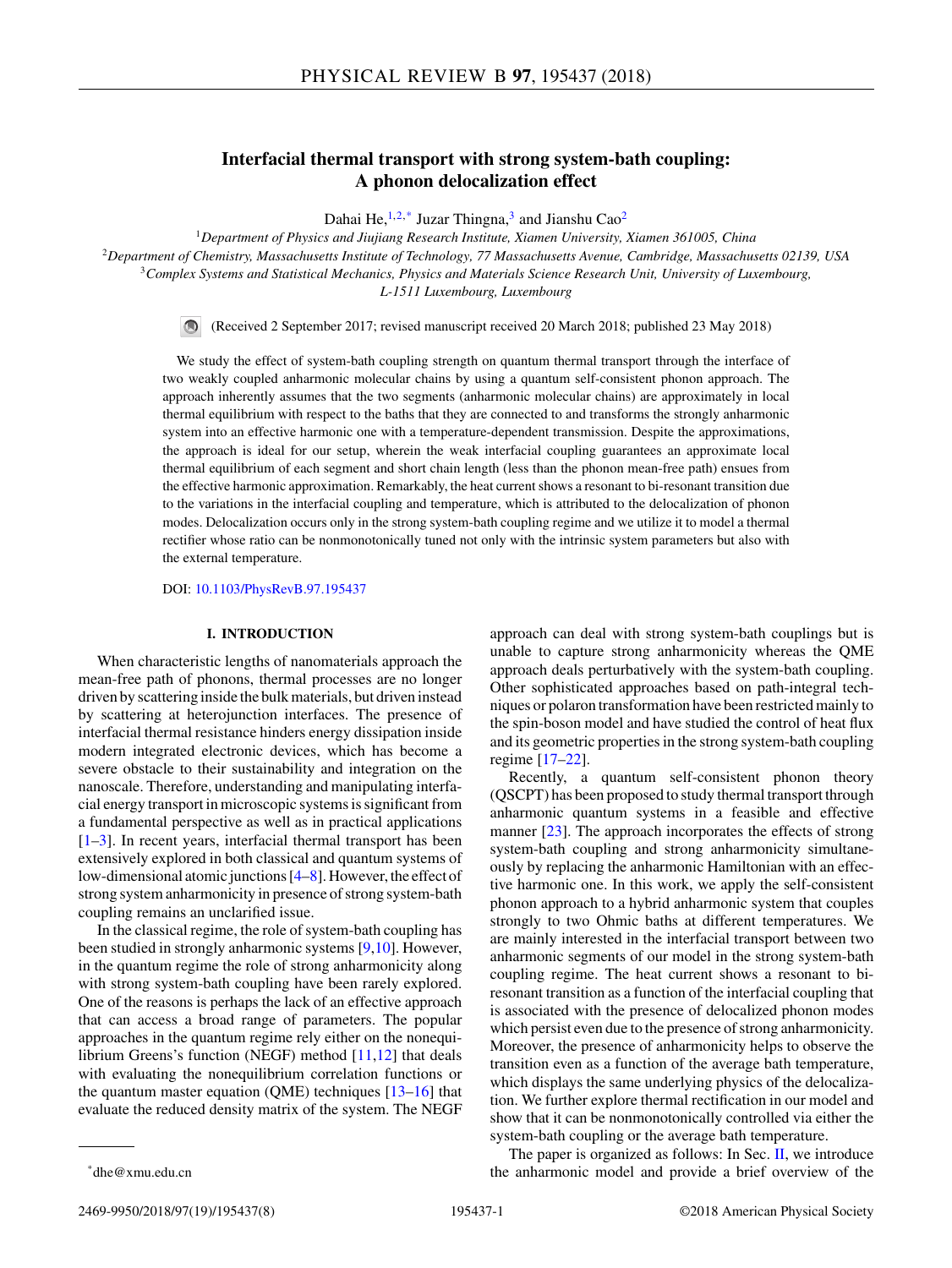<span id="page-1-0"></span>

FIG. 1. Schematic illustration of the anharmonic model given by Eq. (1). The left and right harmonic baths are at temperatures  $T_L$ and  $T_R$ , respectively. The central system depicted by Eq. (7) is a one-dimensional Fermi–Pasta–Ulam–Tsingou *β* chain consisting of two weakly coupled  $(H_1 \text{ and } H_2)$  segments.

quantum self-consistent phonon approach. In Sec. [III,](#page-2-0) we investigate the heat current and elucidate the resonant to biresonant transition along with the underlying mechanism that arises due to the delocalization of phonon modes. Moreover, we construct a special thermal rectifier whose rectification ratio can be fully controlled. Finally, we summarize our main conclusions in Sec. [IV.](#page-5-0)

### **II. MODEL AND THEORY**

We consider the Zwanzig–Caldeira–Leggett model [\[24,25\]](#page-6-0) of dissipation extended to thermal transport, wherein we have two heat baths at different temperatures (as illustrated in Fig. 1) linearly coupled to a quantum anharmonic chain. The total Hamiltonian for such a closed system reads [\[26\]](#page-6-0)

$$
H = H_S + \sum_{l} \frac{P_l^2}{2M_l} + \frac{M_l \omega_l^2}{2} \left( Q_l - \frac{c_l S_L}{M_l \omega_l^2} \right)^2 + \sum_{r} \frac{P_r^2}{2M_r} + \frac{M_r \omega_r^2}{2} \left( Q_r - \frac{c_r S_R}{M_r \omega_r^2} \right)^2, \qquad (1)
$$

where  $H<sub>S</sub>$  describes the system of interest. The bath is a collection of harmonic oscillators with  $\{Q_v, P_v, M_v, \omega_v\}$  describing the position, conjugate momenta, mass, and frequency modes of the two baths ( $y = l, r$ ). The parameter  $c<sub>y</sub>$  is the coupling strength of the *y*th mode of the bath and the system. The system operator  $S_\alpha$  couples the system to the  $\alpha$ th bath and in general it can be any system operator or its function. Segregating Eq. (1) into various regions,

$$
H = H_S + \sum_{\alpha=L,R} \left( H_\alpha + H_{S\alpha} + H_\alpha^{RN} \right),\tag{2}
$$

where the bath Hamiltonian

$$
H_{\alpha} = \sum_{y} \frac{P_{y}^{2}}{2M_{y}} + \frac{1}{2} M_{y} \omega_{y}^{2} Q_{y}^{2}.
$$
 (3)

The interaction Hamiltonian is given by

$$
H_{S\alpha} = S_{\alpha} \otimes B_{\alpha}, \tag{4}
$$

where  $B_{\alpha} = -\sum_{y} c_{y} Q_{y}$  is the collective bath operator that couples with the system and

$$
H_{\alpha}^{RN} = \frac{S_{\alpha}^2}{2} \sum_{y} \frac{c_y^2}{M_y \omega_y^2}
$$
 (5)

is known as the renormalization (counter) term [\[26\]](#page-6-0) that is required to ensure homogeneous dissipation for the system particle linked by  $S_\alpha$ . The properties of the bath will be expressed via the spectral density

$$
J_{\alpha}(\omega) = \frac{\pi}{2} \sum_{y} \frac{c_y^2}{M_y \omega_y} \delta(\omega - \omega_y), \tag{6}
$$

which effectively accounts for the dissipation strength (square of the system-bath coupling strength) and the density of the states of the bath. In the above equations  $\alpha = L$ ,  $y = l$ corresponds to the left bath and  $\alpha = R$ ,  $y = r$  corresponds to the right bath.

In this work the system comprises of two weakly coupled one-dimensional anharmonic segments whose Hamiltonian is described by

$$
H_S = H_1 + \frac{k_{\text{int}}}{2} (x_{N/2+1} - x_{N/2})^2 + H_2.
$$
 (7)

Each segment will be the archetypal Fermi–Pasta–Ulam– Tsingou (FPUT) *β* model whose Hamiltonian

$$
H_j = \sum_{n=N_j'}^{N_j^h} \frac{p_n^2}{2m} + V_j(x_{n+1} - x_n),
$$
 (8)

where  $j = 1$  ( $N_1^l = 1$ ;  $N_1^h = N/2$ ) is the left segment connected only via particle 1 to the left bath, i.e.,  $S_L = x_1$ , and  $j = 2$  ( $N_2^l = N/2 + 1$ ;  $N_2^h = N$ ) corresponds to the right segment with  $S_R = x_N$  [refer to Eq. (4)]. The anharmonic potential in each segment is given by

$$
V_j(x) = \frac{1}{2}k_j x^2 + \frac{1}{4}\lambda_j x^4.
$$
 (9)

Since the coupling  $k_{\text{int}}$  between these two segments is considered weak it acts like an impurity that will lead to phonon scattering. Throughout this work we use the term "interface" for the coupling between the two anharmonic chains. Importantly, the weak interfacial coupling between the two anharmonic segments will ensure that each segment attains approximately the same temperature as that of the bath to which it is connected. This allows us to calculate the heat current through the anharmonic quantum system by using quantum self-consistent phonon theory (QSCPT) [\[23,27,28\]](#page-6-0).

The key idea behind the QSCPT is to assume a trial harmonic Hamiltonian  $H_S^{\text{eff}}$  with *undetermined* parameters which we can use to obtain canonical averages analytically. In a nonequilibrium setup, the use of canonical averages is strictly valid if there is no temperature gradient across the system. This condition holds if the system is a molecular junction comprising of only a few atoms or when the temperature of the baths is in the linear-response regime. For long chains beyond linear response, the condition trivially holds for an ordered harmonic system since it has a flat temperature profile [\[29\]](#page-6-0). The nontrivial scenario where this assumption holds is the two-segment model studied herein where due to the weak interfacial coupling each segment can be assumed to attain a local equilibrium with the temperature of its respective bath. Furthermore, we ensure that each segment comprises only of a few atoms such that the mean-free path of the phonons, which is typically hundreds of atoms [\[30,31\]](#page-6-0), is much longer than the segment length. Hence, QSCPT could be applied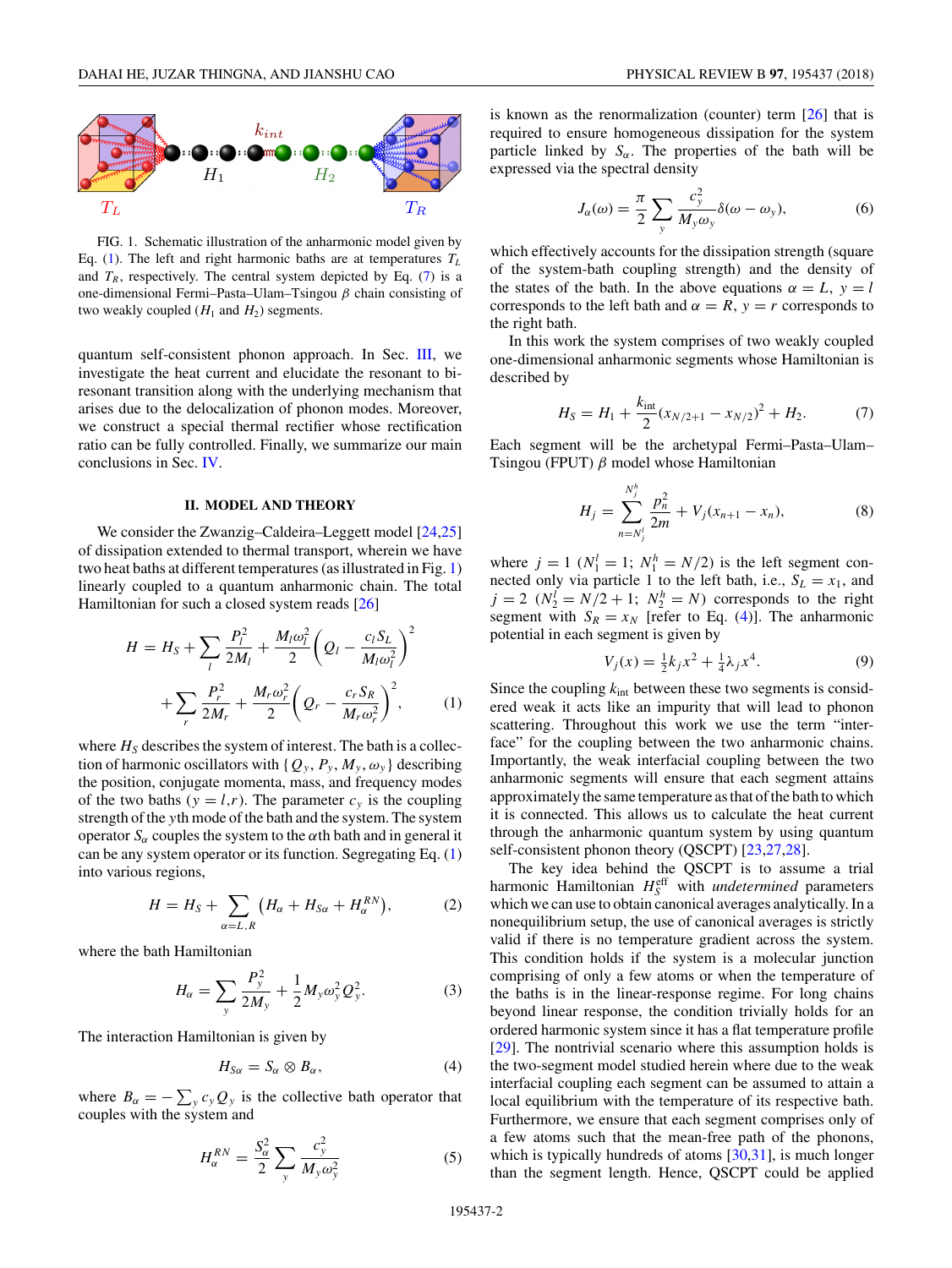<span id="page-2-0"></span>independently to the two segments without the need to deal with nonequilibrium averages [\[32\]](#page-6-0).

The trial harmonic Hamiltonian for the system is chosen to be

$$
H_S^{\text{eff}} = H_1^{\text{eff}} + \frac{k_{\text{int}}}{2} (x_{N/2+1} - x_{N/2})^2 + H_2^{\text{eff}}, \qquad (10)
$$

where the effective Hamiltonian of the two segments takes the form

$$
H_j^{\text{eff}} = \sum_{n=N_j^l}^{N_j^h} \frac{p_n^2}{2m} + \frac{f_j}{2} (x_{n+1} - x_n)^2.
$$
 (11)

The trial parameters are obtained in a self-consistent way by minimizing the upper bound of the free energy, given by the Feynman–Jensen inequality [\[33\]](#page-6-0). Thus, the set of selfconsistent equations obtained for each segment [\[23\]](#page-6-0) reads

$$
f_j = k_j + \frac{3\lambda_j}{Nm} \sum_p \frac{4\sin^2\left(\frac{2p\pi}{N}\right)}{\omega_j(p)} \coth\left[\frac{\beta_j \omega_j(p)}{2}\right],
$$

$$
\omega_j^2(p) = \frac{4f_j}{m} \sin^2\left(\frac{2p\pi}{N}\right),\tag{12}
$$

where  $\beta_j = [k_B T_{L(R)}]^{-1}$  for  $j = 1$  (2).

By using the effective Hamiltonian (10) we can obtain the steady-state heat current [\[34\]](#page-7-0) through the system given by the Landauer-like formula [\[23\]](#page-6-0)

$$
I_L = -I_R = \frac{1}{2\pi} \int_0^\infty d\omega \tilde{\mathcal{T}}(\omega) [n_L - n_R]. \tag{13}
$$

The transmission function  $T(\omega)$  is given by the Caroli formula [\[35\]](#page-7-0),

$$
\widetilde{\mathcal{T}}(\omega) = \text{Tr}(\mathbf{G}^r \Gamma_L \mathbf{G}^a \Gamma_R), \tag{14}
$$

where

$$
\mathbf{G}^r = [m\omega^2 \mathbf{I} - \widetilde{\mathbf{K}} - \Sigma^r]^{-1}, \quad \mathbf{G}^a = (\mathbf{G}^r)^{\dagger}, \quad (15)
$$

$$
\Gamma_{\alpha} = -2\mathrm{Im}(\Sigma_{\alpha}^{r}), \quad n_{\alpha} = [\exp{(\beta_{\alpha}\omega)} - 1]^{-1}.
$$
 (16)

Here **I** is the identity matrix and  $\Sigma^r = \Sigma_L^r + \Sigma_R^r$  is the sum of the retarded self-energy of the left  $\Sigma_L^r$  and right  $\Sigma_R^r$  baths with two nonzero elements  $\Sigma_{1,1}^r = \overline{\Sigma}_L^r$ , and  $\Sigma_{N,N}^r = \overline{\Sigma}_R^r$  is given by

$$
\bar{\Sigma}_{\alpha}^{r}(\omega) = \frac{1}{\pi} P \int_{-\infty}^{\infty} \frac{J_{\alpha}(\omega') d\omega'}{\omega - \omega'} - i J_{\alpha}(\omega) \n+ \frac{2}{\pi} \int_{0}^{\infty} d\omega' \frac{J_{\alpha}(\omega')}{\omega'},
$$
\n(17)

where the last frequency-independent term in the self-energy arises due to the renormalization of the Hamiltonian [Eq.  $(5)$ ]. Above,  $n_{\alpha}$  is the phonon distribution of the  $\alpha$ th heat bath and  $\bf{K}$  is the effective tridiagonal force matrix for the harmonic Hamiltonian (10). Since the trial parameters  $f_1$  and  $f_2$ are temperature dependent, the transmission function  $T(\omega)$ depends on the temperature of both baths for anharmonic nonequilibrium systems.

The model is completed by specifying the spectral density of heat baths; see Eq. [\(6\)](#page-1-0). Without loss of generality, we assume that both the left and right baths have the same spectral density, i.e.,  $J_L(\omega) = J_R(\omega) = J(\omega)$  and use the Ohmic spectral density with a Lorentz–Drude cutoff *ωc* given by

$$
J(\omega) = \frac{\gamma m \omega}{1 + (\omega/\omega_c)^2}.
$$
 (18)

The parameter  $\gamma$  is the Stokesian damping coefficient which dictates the strength of dissipation. The dissipation strength is proportional to the sum of squares of individual coupling strengths between the bath oscillators and the system, i.e., *γ* ∝  $\sum_{n} c_n^2$  and hence it serves as a measure of the system-bath coupling strength. Thus, for the Ohmic spectral density with Lorentz–Drude cutoff the nonzero elements of the retarded self-energy of the *α*th is given by

$$
\bar{\Sigma}_{\alpha}^{r}(\omega) = J(\omega) \bigg[ \frac{\omega}{\omega_{c}} - i \bigg]. \tag{19}
$$

A variant of the QSCPT; namely, the quantum selfconsistent mean field (QSCMF) approach [\[32\]](#page-6-0), matches well with the QSCPT in the weak interfacial coupling limit considered in this work. The main difference between the QSCPT and QSCMF is that in the former we assume canonical averaging whereas in the latter a nonequilibrium average is taken. Clearly, since the segments are weakly coupled, each segment approximately attains a local equilibrium at the temperature of the bath that it is connected to and thus the canonical averaging assumption is robust. The QSCPT described above has been tested rigorously against the quantum master equation approach for a one- and two-atom strongly anharmonic molecular junction in the weak system-bath coupling regime [\[23\]](#page-6-0). Since the master equation approach makes no inherent assumption about the strength of anharmonicity, the excellent agreement between it and QSCPT validates the robustness of QSCPT for strongly anharmonic systems. Moreover, we have also tested the approach against quantum molecular dynamics [\[36,37\]](#page-7-0) that gives a numerical insight from moderate to high temperature. Herein, we find an excellent match between QMD and the self-consistent phonon approach for a 2- and 8-atom system with the differences being *<*10% for both systems. Despite these successes, we would like to point out that it is challenging to analytically obtain the limits under which the approach remains applicable.

In the next section we now explore the effects of strong system-bath coupling on nonequilibrium anharmonic systems and elucidate how in such systems we can take advantage of a strong coupling to obtain practical applications such as rectification. Throughout this work we have set the Planck constant  $\hbar = 1$  and the Boltzmann constant  $k_B = 1$ .

#### **III. RESULTS AND DISCUSSIONS**

## **A. Delocalized phonon modes and interfacial thermal transport**

Using the QSCPT described in the previous section we evaluate the heat current [Eq.  $(13)$ ] for a system of total length  $N = 8$  [Eq. [\(7\)](#page-1-0)], kept fixed throughout, and focus on the strong system-bath coupling effects.We find that the maximum resonant current is obtained in the moderate system-bath coupling regime in the vicinity of  $\gamma = 1$  and decreases beyond the peak because the dissipative effects dominate  $[10,19,21]$  as shown in Fig. [2.](#page-3-0) For values of interfacial coupling  $k_{\text{int}} \geqslant 0.03$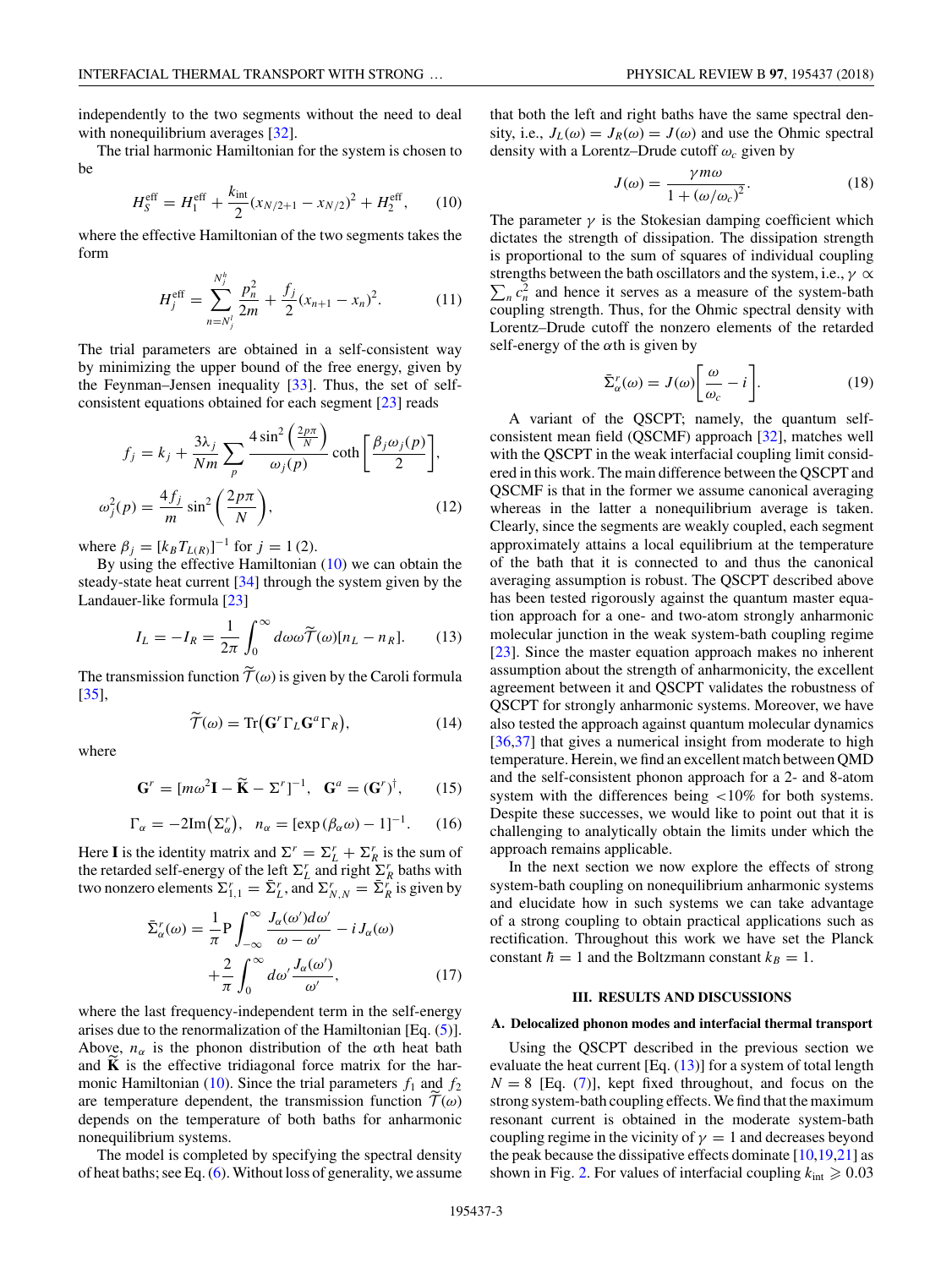<span id="page-3-0"></span>

FIG. 2. Current  $I_L$  as a function of dissipation strength  $\gamma$  for various strengths of  $k_{\text{int}}$ . Common parameters are  $m = 1, k_1 = k_2 = 2$ ,  $\lambda_1 = \lambda_2 = 1$ ,  $\omega_c = 10$ ,  $T = 0.8$ , and  $\Delta = 0.6$ . The left bath temperature  $T_L = T(1 + \Delta)$ , whereas the right bath temperature  $T_R = T(1 - \Delta).$ 

we see a second off-resonant peak emerging in the current for larger values of the dissipation strength *γ* . To guarantee the usage of the QSCPT, weak interfacial coupling is required. Therefore, the maximum  $k_{int}$  used in our study is only 0.09, which is less than 5% of  $k_1$  and  $k_2$ .

To validate that the occurrence of the off-resonant peak is not an artificial effect due to the approximations within QSCPT, we study the classical version of our model with the same parameters as in Fig. 2 via nonequilibrium molecular dynamics simulations and evaluate heat current as shown in Fig. 3. The detailed simulation method can be found in, e.g., Ref. [\[10\]](#page-6-0). The nonequilibrium molecular dynamics simulations are numerically exact and show qualitatively the same features as exhibited by QSCPT; namely, one can find the occurrence of an off-resonant peak that appears as one increases the interfacial coupling *k*int. Although the qualitative features remains consistent between the classical and quantum system the quantitative features differ and the intricate differences will be tackled elsewhere. Here we mainly aim to illustrate that the transition from a single peak to bi-resonant peaks is a physical effect and not an artifact of the method used.

To understand the emergence of the off-resonant peak we study the transmission function  $T(\omega)$  as shown in Fig. 4. The transmission for  $k_{\text{int}} < 0.03$  shows a peak only at  $\omega = 0$ and is nearly zero everywhere else [Fig.  $4(a)$ ], whereas for  $k_{\text{int}} \ge 0.03$  the transmission shows the first peak at  $\omega = 0$  and another minor peak close to  $\omega = 1$  [Fig. 4(b)]. Since we do not have any on-site potential that breaks momentum conservation (translational invariance), the long-wavelength mode  $\omega \rightarrow 0$ has the maximum transmission  $=1$  [see Fig. 4(a), inset] since it views the finite system as a single massive atom without any intricate details, e.g., the interface [\[7\]](#page-6-0).



FIG. 3. Current  $I_L$  as a function of dissipation strength  $\gamma$  for the classical counterpart of the present system via nonequilibrium molecular dynamics simulations. All the system parameters are the same as in Fig. 2.

The intriguing second peak in the transmission for  $k_{\text{int}} \geq$ 0*.*03 is a result of Fabry–Pérot-like interference. Such interference patterns have been observed in ordered harmonic systems without an interface where the boundaries to the baths act like partially reflecting surfaces for the phonon modes [\[38–41\]](#page-7-0). For such systems the interference pattern leads to delocalized phonon modes (seen as peaks in the transmission) that resonate with the system-phonon modes (normal modes of the effective force matrix  $\bf{K}$ ). In this work, we observe the survival of such an interference pattern in strongly anharmonic systems as seen in Fig. 4. The strong delocalization observed in ordered harmonic chains becomes weak due to the presence of an additional weak interface  $k_{\text{int}}$  that acts as an impurity whose presence would be reflected in all nonzero-frequency modes.

The strength of *k*int dictates the weight with which the modes get delocalized and hence for very weak *k*int *<* 0*.*03



FIG. 4. The color map of the transmission function  $\mathcal{T}(\omega)$  for (a)  $k_{\text{int}} = 0.01$  and (b)  $k_{\text{int}} = 0.05$ . All others parameters are the same as that for Fig. 2. The inset in panel (b) is the transmission for  $\gamma = 10$ (black solid line) and  $\gamma = 80$  (red dashed line). The transmission for  $ω = 0$  for all values of  $k<sub>int</sub>$  and  $γ$  is nearly 1 and decays quickly to zero as seen in the inset in panel (a).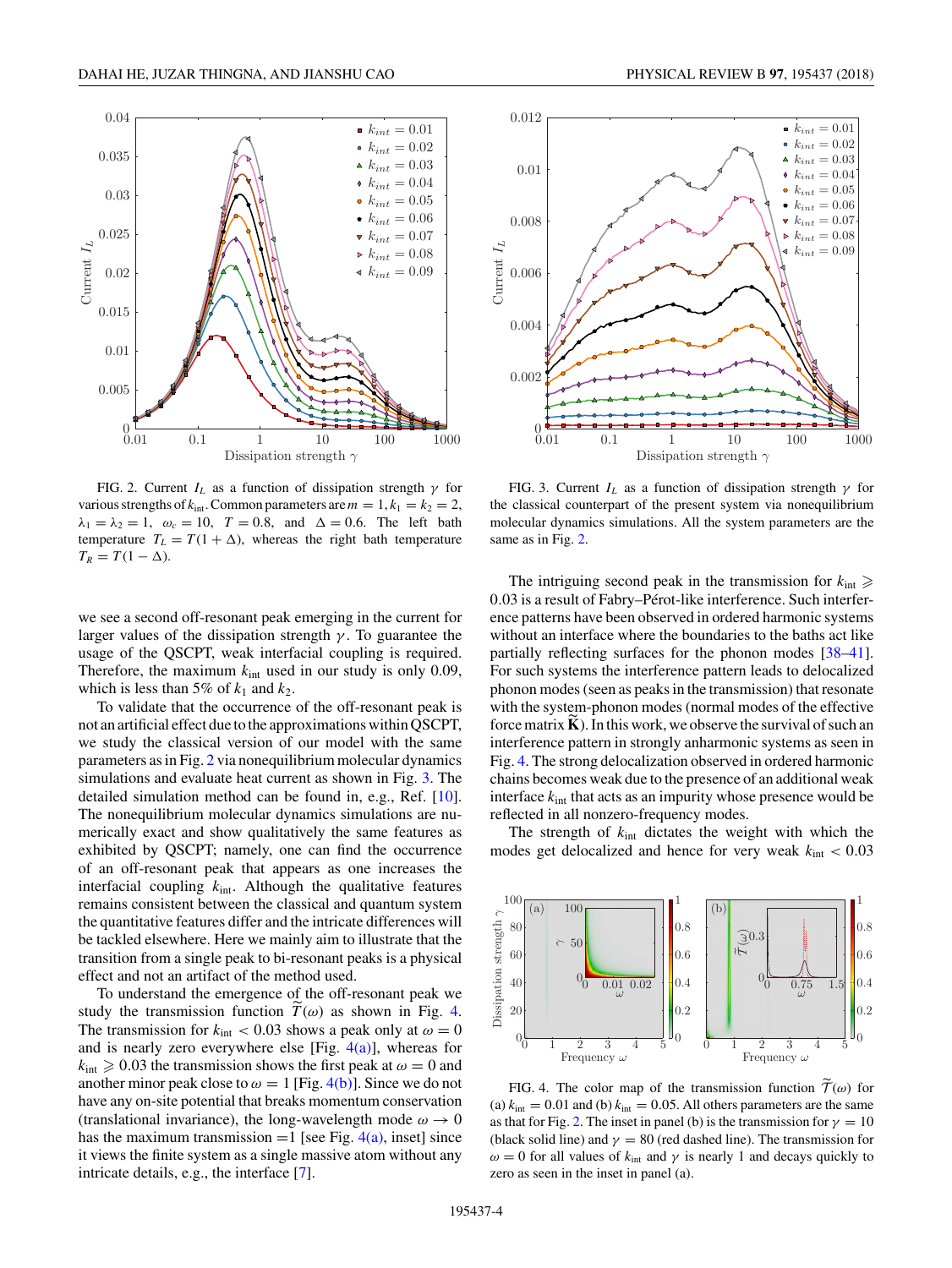we find that the transmission is nearly zero for all nonzero frequency modes [see Fig.  $4(a)$  with inset focusing on the zero frequency for  $k_{\text{int}} = 0.01$ ]. Beyond this value ( $k_{\text{int}} \ge 0.03$ ) in the strong system-bath coupling regime  $\gamma \geqslant 10$ , we find the lowest nonzero-frequency mode gets delocalized and starts transmitting. A weak *k*int allows only the lowest-frequency phonon mode of the system to transmit, hence we see its strong presence in the transmission [Fig.  $4(b)$ ]. Furthermore, in the strong system-bath coupling regime, since the delocalization frequency of this mode depends only on the system-phonon modes and interfacial coupling, we do not find a strong dependence on the dissipation strength  $\gamma$ , as seen in Fig. [4\(b\)](#page-3-0) inset.

Thus, overall, increasing the interfacial coupling opens up more transmission channels that would eventually become equal to the system-phonon modes when both the interfacial coupling and the system-bath coupling are strong. The opening of these extra channels leads to an increase in the heat current and moreover leads to the double-peaked structure as seen in Fig. [2.](#page-3-0) We note here that if more phonon modes get delocalized as the *k*int is further increased we do not see an increase in the number of peaks in the current but rather that the peaks become more pronounced. This implies that in the strong system-bath coupling regime there are two distinct physical mechanisms that correspond to the bi-resonant behavior in the heat current: one stemming from the long-wavelength contribution (zero frequency) that ignores the intricate details of the system, like the presence of a weak interface, and a second due to short-wavelength modes (nonzero frequency) that take into account the system details.

Next, we study the effect of temperature  $T = (T_L + T_R)/2$ in our model. According to QSCPT, the presence of anharmonicity causes the transmission function to be temperature dependent [refer to Eqs. [\(14\)](#page-2-0) and [\(12\)](#page-2-0)]. Physically, anharmonicity leads to an interaction between various phonon modes and an increase in temperature helps excite the dormant higher-frequency phonon modes, due to phonon-phonon interaction, that start contributing to transport. Thus, intuitively one expects that as the temperature increases more phonon modes get delocalized and the heat current shows a resonant to bi-resonant transition similar to the one observed with the varying of interfacial coupling. It must be noted that even though the heat current shows a similar resonant to bi-resonant transition as a function of interfacial coupling or temperature, the underlying physics behind these two behaviors seems distinct. As a function of interfacial coupling the underlying physics basically relies on the Fabry-Pérotlike interference that delocalizes the higher-frequency phonon modes, whereas the temperature dependence stems from the delocalization of phonon modes mainly due to phonon-phonon interaction.

Figure 5 displays the heat current for various values of temperature *T* and similar to the interfacial coupling variation we find a resonant to bi-resonant transition. The low-temperature regime displays a resonant behavior whereas beyond the critical temperature  $T_c = 1.5$  we observe a bi-resonant structure in the heat current. The resonant peak remains independent of temperature since the underlying phonon modes contributing to this peak are the zero-frequency modes. The off-resonant peak is due to the delocalization of phonon modes as seen



FIG. 5. Current  $I_L$  as a function of the dissipation strength  $\gamma$  for various average temperatures. Parameters used for the calculations are  $m = 1, k_1 = 1, k_2 = 2, \lambda_1 = 0.5, \lambda_2 = 1, k_{\text{int}} = 0.05, \text{ and } \omega_c = 10.$ The left bath temperature  $T_L = T(1 + \Delta)$ , whereas the right bath temperature  $T_R = T(1 - \Delta)$  with  $\Delta$  fixed as 0.6.

from the transmission function in Fig. 6 and, interestingly, the temperature variation also leads to a shift in delocalization frequency. In general, the resonant to bi-resonant transition in the heat current can be observed not only by changing the intrinsic system properties, like the interfacial coupling, but also by varying the temperature of the leads. This transition requires the delocalization of nonzero-frequency phonon modes



FIG. 6. The color map of transmission function  $T(\omega)$  for  $\gamma = 30$ . All others parameters are the same as that for Fig. 5.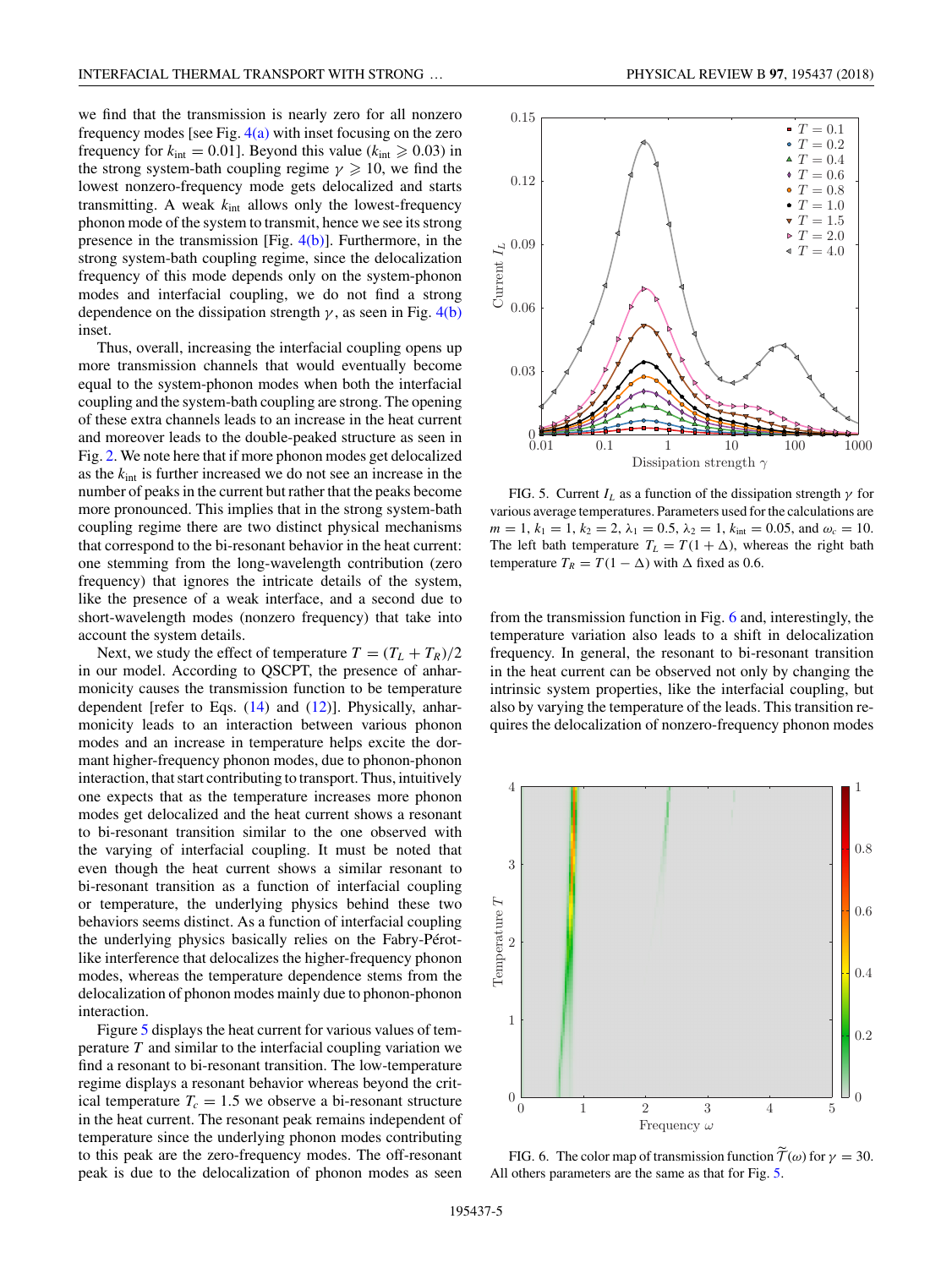<span id="page-5-0"></span>

FIG. 7. Forward current  $I_L^+$  and backward current  $I_L^-$  as a function of the dissipation strength  $\gamma$ . Inset gives the rectification ratio  $R =$  $I_L^+/I_L^-$  as a function of  $\gamma$ , in which one can see a plateau  $R \approx 1$  ("off") state) around  $\gamma = 1$ . Parameters used for the calculation are  $m = 1$ ,  $k_1 = 1, k_2 = 2, \lambda_1 = 0.5, \lambda_2 = 1, k_{\text{int}} = 0.05, \omega_c = 10, T = 4, \text{ and}$  $\Delta = 0.6$ .

and the temperature variation can only be observed in highly anharmonic systems.

#### **B. Thermal rectification**

Analogous to the electronic diodes, heat diodes rely on thermal rectification that has been well explored in anharmonic systems and nanostructures [\[1,5](#page-6-0)[,42–44\]](#page-7-0). Thermal rectification is the asymmetric flow of heat when the temperatures of the two baths are interchanged, hence its presence leads to a directional heat flow. In case of our asymmetric two-segment system with a weak interfacial coupling, heat is exchanged efficiently when the system-phonon frequency in one segment (normal mode of the partial one-segment force matrix **K** ) matches that in the other segment. In other words, only phonons with frequency inside the overlapping phonon bands, i.e., frequency range of allowed phonons [\[42\]](#page-7-0), of the two segments can be transported through the interface.

According to QSCPT, the presence of anharmonicity results in temperature dependence of the system-phonon frequencies [see Eq. [\(12\)](#page-2-0)]. When the baths are interchanged the local equilibrium temperature of each segment differs, causing the effective force matrix of each segment to change. Thus, the effect of interchanging the baths causes the effective system parameters to change and hence the underlying effect is similar to that of varying temperature, as explained in the previous section. We demonstrate the consequence of this phenomenon in Fig. 7 wherein the forward current  $I_L^+$  (when the left segment is connected to the hot bath) has two peaks whereas the backward current  $I_L^-$  (when the right segment is connected to the hot bath) has only a single peak. The presence of the bi-resonant structure for the forward current is due to the



FIG. 8. Forward current  $I_L^+$  and backward current  $I_L^-$  as a function of the temperature  $T = (T_L + T_R)/2$  in the (a) weak and (b) strong system-bath coupling regimes. Panels (c) and (d) depict the corresponding rectification ratio  $R = I_L^+/I_L^-$  as a function of *T* that shows a drastic enhancement in the strong system-bath coupling regime [panel (d)]. Other parameters used are same as in Fig. 7.

delocalization of phonon modes and in this case turns out to be advantageous to have a extremely high rectification ratio  $R \equiv I_L^+/I_L^-$  as seen in Fig. 7 inset.

Moreover, the underlying physics of delocalization can also help tune the rectification ratio as a function of the average temperature  $T$ , as seen in Fig. 8. In the weak system-bath coupling regime  $\gamma = 0.5$  the forward and backward currents are nearly the same [Fig.  $8(a)$ ], leading to a relatively minor enhancement in the rectification ratio [Fig.  $8(c)$ ]. Whereas, in the strong system-bath coupling regime we see a significant enhancement [Figs.  $8(b)$  and  $8(d)$ ] due to the presence of delocalized modes. Note that heat current shown in Fig.  $8(a)$ is not strictly linear as a function of temperature, which leads to the occurrence of a peak in the rectification ratio as shown in Fig.  $8(c)$ . In a nutshell, the presence or absence of delocalized modes occurs only in the strong system-bath coupling regime and depends significantly on the effective force matrix of the two segments and the interfacial coupling. Since the phenomenon of rectification relies on the interchange of the two heat baths it affects the effective force matrix via the phonon frequencies of the two segments, due to their local equilibrium temperature, as easily seen from the QSCPT. This overall affects the forward and backward currents leading to a significant enhancement of the rectification ratio, not only as a function of the dissipation strength  $\gamma$  but also with respect to the easily tuned external parameter, i.e., the average temperature *T* .

### **IV. SUMMARY**

In this paper we investigated the effects of strong systembath coupling, characterized by dissipation strength  $\gamma$ , on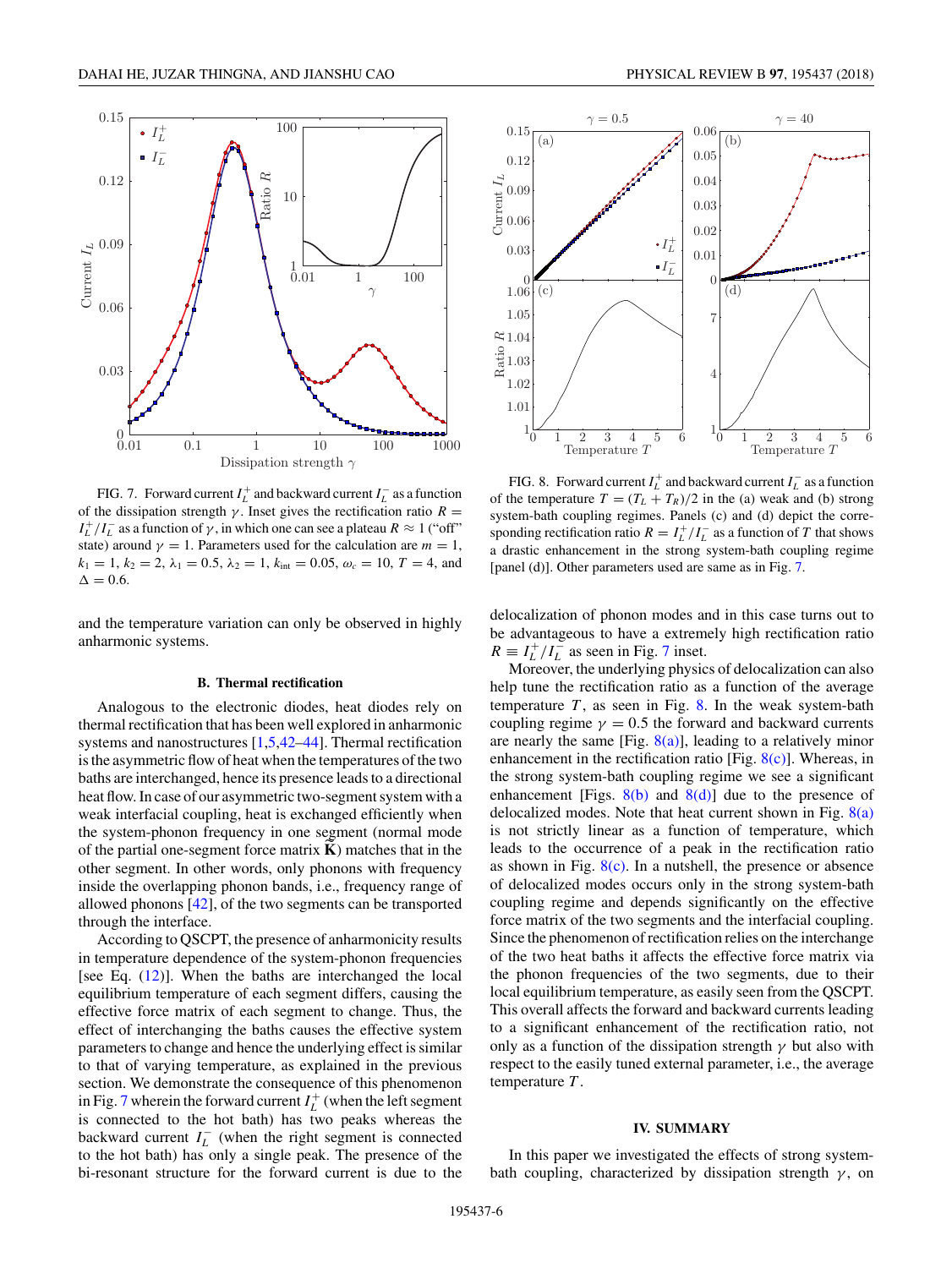<span id="page-6-0"></span>interfacial quantum thermal transport through two anharmonic segments. We employ the quantum self-consistent phonon theory (QSCPT) to turn the anharmonic Hamiltonian into an effective harmonic one whose parameters depend on the temperature of the baths. Due to the limitations of QSCPT, which mainly lie in performing a canonical average and failure to deal with systems sizes that exceed the mean-free path of phonons [23], we consider a two-segment model of weak interfacial coupling with size far less than the phonon meanfree path.

In the extremely weak interfacial coupling regime, we find that only the long-wavelength mode is able to transmit and the overall thermal transport properties are independent of the local system details. Increasing the interfacial coupling opens up channels of transmission that appear as delocalized phonon modes in the strong system-bath coupling regime. These extra channels result in an off-resonant peak in the heat current that could be enhanced or suppressed not only as a function of the interfacial coupling but also the temperature. The temperature dependence is a direct consequence of QSCPT because a change in temperature implies a change in effective system parameters of each segment that is equivalent to the weakening or strengthening of the interfacial coupling. We also show that the bi-resonant effect occurs in the classical counterpart of our system via nonequilibrium molecular dynamics simulations, which indicates that QSCPT, although an approximative method, captures the essential physics.

Furthermore, using the off-resonant peak we demonstrated that such a system could be an effective thermal rectifier. Such a rectifier could be turned "on"  $(R \gg 1)$  or "off"  $(R = 1)$ by either varying the dissipation strength or the temperature. Even though the temperature is an experimentally controllable parameter, the advances in nanotechnology have made the dissipation strength tunable either by using organic materials to increase the interfacial adhesions [\[45\]](#page-7-0) or by applying high pressure to stiffen the interfacial bonding [\[46\]](#page-7-0). Our results provide a stepping stone towards fully understanding the effects of strong system-bath coupling in highly anharmonic systems and their possible utilization in manipulating interfacial thermal transport in low-dimensional nanodevices.

### **ACKNOWLEDGMENTS**

We acknowledge the helpful discussions with Jian–Sheng Wang and J. Mendoza. D.H. is supported by NSFC of China (Grants No. 11675133 and No. 11335006), NSF of Fujian Province (Grant No. 2016J01036), and the China Scholarship Council. J.T. is supported by the European Research Council project NanoThermo (ERC-2015-CoG Agreement No. 681456). J.C. acknowledges support from the NSF (Grant No. CHE1112825).

- [1] N. Li, J. Ren, L. Wang, G. Zhang, P. Hänggi, and B. Li, [Rev. Mod. Phys.](https://doi.org/10.1103/RevModPhys.84.1045) **[84](https://doi.org/10.1103/RevModPhys.84.1045)**, [1045](https://doi.org/10.1103/RevModPhys.84.1045) [\(2012\)](https://doi.org/10.1103/RevModPhys.84.1045).
- [2] D. G. Cahill, P. V. Braun, G. Chen, D. R. Clarke, S. Fan, K. E. Goodson, P. Keblinski, W. P. King, G. D. Mahan, A. Majumdar, H. J. Maris, S. R. Phillpot, E. Pop, and L. Shi, [Appl. Phys. Rev.](https://doi.org/10.1063/1.4832615) **[1](https://doi.org/10.1063/1.4832615)**, [011305](https://doi.org/10.1063/1.4832615) [\(2014\)](https://doi.org/10.1063/1.4832615).
- [3] S. Volz, J. Ordonez-Miranda, A. Shchepetov, M. Prunnila, J. Ahopelto, T. Pezeril, G. Vaudel, V. Gusev, P. Ruello, E. M. Weig, M. Schubert, M. Hettich, M. Grossman, T. Dekorsy, F. Alzina, B. Graczykowski, E. Chavez-Angel, J. S. Reparaz, M. R. Wagner, C. M. Sotomayor-Torres, S. Xiong, S. Neogi, and D. Donadio, [Eur. Phys. J. B](https://doi.org/10.1140/epjb/e2015-60727-7) **[89](https://doi.org/10.1140/epjb/e2015-60727-7)**, [15](https://doi.org/10.1140/epjb/e2015-60727-7) [\(2016\)](https://doi.org/10.1140/epjb/e2015-60727-7).
- [4] B. Li, J. H. Lan, and L.Wang, [Phys. Rev. Lett.](https://doi.org/10.1103/PhysRevLett.95.104302) **[95](https://doi.org/10.1103/PhysRevLett.95.104302)**, [104302](https://doi.org/10.1103/PhysRevLett.95.104302) [\(2005\)](https://doi.org/10.1103/PhysRevLett.95.104302).
- [5] B. Hu, D. He, L. Yang, and Y. Zhang, [Phys. Rev. E](https://doi.org/10.1103/PhysRevE.74.060101) **[74](https://doi.org/10.1103/PhysRevE.74.060101)**, [060101\(R\)](https://doi.org/10.1103/PhysRevE.74.060101) [\(2006\)](https://doi.org/10.1103/PhysRevE.74.060101).
- [6] D. He, S. Buyukdagli, and B. Hu, [Phys. Rev. B](https://doi.org/10.1103/PhysRevB.80.104302) **[80](https://doi.org/10.1103/PhysRevB.80.104302)**, [104302](https://doi.org/10.1103/PhysRevB.80.104302) [\(2009\)](https://doi.org/10.1103/PhysRevB.80.104302).
- [7] L. Zhang, P. Keblinski, J.-S. Wang, and B. Li, [Phys. Rev. B](https://doi.org/10.1103/PhysRevB.83.064303) **[83](https://doi.org/10.1103/PhysRevB.83.064303)**, [064303](https://doi.org/10.1103/PhysRevB.83.064303) [\(2011\)](https://doi.org/10.1103/PhysRevB.83.064303).
- [8] X. Cao and D. He, [Phys. Rev. E](https://doi.org/10.1103/PhysRevE.92.032135) **[92](https://doi.org/10.1103/PhysRevE.92.032135)**, [032135](https://doi.org/10.1103/PhysRevE.92.032135) [\(2015\)](https://doi.org/10.1103/PhysRevE.92.032135).
- [9] F. D. Di Tolla and M. Ronchetti, [Phys. Rev. E](https://doi.org/10.1103/PhysRevE.48.1726) **[48](https://doi.org/10.1103/PhysRevE.48.1726)**, [1726](https://doi.org/10.1103/PhysRevE.48.1726) [\(1993\)](https://doi.org/10.1103/PhysRevE.48.1726).
- [10] S. Lepri, R. Livi, and A. Politi, [Phys. Rep.](https://doi.org/10.1016/S0370-1573(02)00558-6) **[377](https://doi.org/10.1016/S0370-1573(02)00558-6)**, [1](https://doi.org/10.1016/S0370-1573(02)00558-6) [\(2003\)](https://doi.org/10.1016/S0370-1573(02)00558-6).
- [11] J.-S. Wang, J. Wang, and J. T. Lü, [Eur. Phys. J. B](https://doi.org/10.1140/epjb/e2008-00195-8) **[62](https://doi.org/10.1140/epjb/e2008-00195-8)**, [381](https://doi.org/10.1140/epjb/e2008-00195-8) [\(2008\)](https://doi.org/10.1140/epjb/e2008-00195-8).
- [12] J.-S. Wang, B. K. Agarwalla, H. Li, and J. Thingna, [Front. Phys.](https://doi.org/10.1007/s11467-013-0340-x) **[9](https://doi.org/10.1007/s11467-013-0340-x)**, [673](https://doi.org/10.1007/s11467-013-0340-x) [\(2014\)](https://doi.org/10.1007/s11467-013-0340-x).
- [13] D. Segal and A. Nitzan, [Phys. Rev. Lett.](https://doi.org/10.1103/PhysRevLett.94.034301) **[94](https://doi.org/10.1103/PhysRevLett.94.034301)**, [034301](https://doi.org/10.1103/PhysRevLett.94.034301) [\(2005\)](https://doi.org/10.1103/PhysRevLett.94.034301).
- [14] J. Thingna, J. L. García-Palacios, and J.-S. Wang, *[Phys. Rev. B](https://doi.org/10.1103/PhysRevB.85.195452)* **[85](https://doi.org/10.1103/PhysRevB.85.195452)**, [195452](https://doi.org/10.1103/PhysRevB.85.195452) [\(2012\)](https://doi.org/10.1103/PhysRevB.85.195452).
- [15] J. Thingna, H. Zhou, and J.-S.Wang,[J. Chem. Phys.](https://doi.org/10.1063/1.4901274) **[141](https://doi.org/10.1063/1.4901274)**, [194101](https://doi.org/10.1063/1.4901274) [\(2014\)](https://doi.org/10.1063/1.4901274).
- [16] X. Xu, J. Thingna, and J.-S. Wang, [Phys. Rev. B](https://doi.org/10.1103/PhysRevB.95.035428) **[95](https://doi.org/10.1103/PhysRevB.95.035428)**, [035428](https://doi.org/10.1103/PhysRevB.95.035428) [\(2017\)](https://doi.org/10.1103/PhysRevB.95.035428).
- [17] D. Segal, [Phys. Rev. B](https://doi.org/10.1103/PhysRevB.73.205415) **[73](https://doi.org/10.1103/PhysRevB.73.205415)**, [205415](https://doi.org/10.1103/PhysRevB.73.205415) [\(2006\)](https://doi.org/10.1103/PhysRevB.73.205415).
- [18] L. Nicolin and D. Segal, [Phys. Rev. B](https://doi.org/10.1103/PhysRevB.84.161414) **[84](https://doi.org/10.1103/PhysRevB.84.161414)**, [161414\(R\)](https://doi.org/10.1103/PhysRevB.84.161414) [\(2011\)](https://doi.org/10.1103/PhysRevB.84.161414).
- [19] C. Wang, J. Ren, and J. Cao, [Sci. Rep.](https://doi.org/10.1038/srep11787) **[5](https://doi.org/10.1038/srep11787)**, [11787](https://doi.org/10.1038/srep11787) [\(2015\)](https://doi.org/10.1038/srep11787).
- [20] D. Xu and J. Cao, [Front. Phys.](https://doi.org/10.1007/s11467-016-0540-2) **[11](https://doi.org/10.1007/s11467-016-0540-2)**, [1](https://doi.org/10.1007/s11467-016-0540-2) [\(2016\)](https://doi.org/10.1007/s11467-016-0540-2).
- [21] C. Wang, J. Ren, and J. Cao, [Phys. Rev. A](https://doi.org/10.1103/PhysRevA.95.023610) **[95](https://doi.org/10.1103/PhysRevA.95.023610)**, [023610](https://doi.org/10.1103/PhysRevA.95.023610) [\(2017\)](https://doi.org/10.1103/PhysRevA.95.023610).
- [22] J. Liu, H. Xu, B. Li, and C. Wu, [Phys. Rev. E](https://doi.org/10.1103/PhysRevE.96.012135) **[96](https://doi.org/10.1103/PhysRevE.96.012135)**, [012135](https://doi.org/10.1103/PhysRevE.96.012135) [\(2017\)](https://doi.org/10.1103/PhysRevE.96.012135).
- [23] D. He, J. Thingna, J.-S.Wang, and B. Li, [Phys. Rev. B](https://doi.org/10.1103/PhysRevB.94.155411)**[94](https://doi.org/10.1103/PhysRevB.94.155411)**, [155411](https://doi.org/10.1103/PhysRevB.94.155411) [\(2016\)](https://doi.org/10.1103/PhysRevB.94.155411).
- [24] R. Zwanzig, [J. Stat. Phys.](https://doi.org/10.1007/BF01008729) **[9](https://doi.org/10.1007/BF01008729)**, [215](https://doi.org/10.1007/BF01008729) [\(1973\)](https://doi.org/10.1007/BF01008729).
- [25] A. O. Caldeira and A. J. Leggett, [Ann. Phys. \(NY\)](https://doi.org/10.1016/0003-4916(83)90202-6) **[149](https://doi.org/10.1016/0003-4916(83)90202-6)**, [374](https://doi.org/10.1016/0003-4916(83)90202-6) [\(1983\)](https://doi.org/10.1016/0003-4916(83)90202-6).
- [26] U. Weiss, *Quantum Dissipative Systems* (World Scientific, Singapore, 2008).
- [27] R. P. Feynman and H. Kleinert, [Phys. Rev. A](https://doi.org/10.1103/PhysRevA.34.5080) **[34](https://doi.org/10.1103/PhysRevA.34.5080)**, [5080](https://doi.org/10.1103/PhysRevA.34.5080) [\(1986\)](https://doi.org/10.1103/PhysRevA.34.5080).
- [28] D. He, S. Buyukdagli, and B. Hu, [Phys. Rev. E](https://doi.org/10.1103/PhysRevE.78.061103) **[78](https://doi.org/10.1103/PhysRevE.78.061103)**, [061103](https://doi.org/10.1103/PhysRevE.78.061103) [\(2008\)](https://doi.org/10.1103/PhysRevE.78.061103).
- [29] A. Dhar, [Adv. Phys.](https://doi.org/10.1080/00018730802538522) **[57](https://doi.org/10.1080/00018730802538522)**, [457](https://doi.org/10.1080/00018730802538522) [\(2008\)](https://doi.org/10.1080/00018730802538522).
- [30] S. Liu, J. Liu, P. Hänggi, C. Wu, and B. Li, [Phys. Rev. B](https://doi.org/10.1103/PhysRevB.90.174304) **[90](https://doi.org/10.1103/PhysRevB.90.174304)**, [174304](https://doi.org/10.1103/PhysRevB.90.174304) [\(2014\)](https://doi.org/10.1103/PhysRevB.90.174304).
- [31] K. Sääskilahti, J. Oksanen, S. Volz, and J. Tulkki, [Phys. Rev. B](https://doi.org/10.1103/PhysRevB.92.245411) **[92](https://doi.org/10.1103/PhysRevB.92.245411)**, [245411](https://doi.org/10.1103/PhysRevB.92.245411) [\(2015\)](https://doi.org/10.1103/PhysRevB.92.245411).
- [32] [L. Zhang, J. Thingna, D. He, J.-S. Wang, and B. Li,](https://doi.org/10.1209/0295-5075/103/64002) Europhys. Lett. **[103](https://doi.org/10.1209/0295-5075/103/64002)**, [64002](https://doi.org/10.1209/0295-5075/103/64002) [\(2013\)](https://doi.org/10.1209/0295-5075/103/64002).
- [33] R. P. Feynman, *Statistical Mechanics: A Set of Lectures*, 2nd ed., Advanced Books Classics (Westview Press, Boulder, 1998).